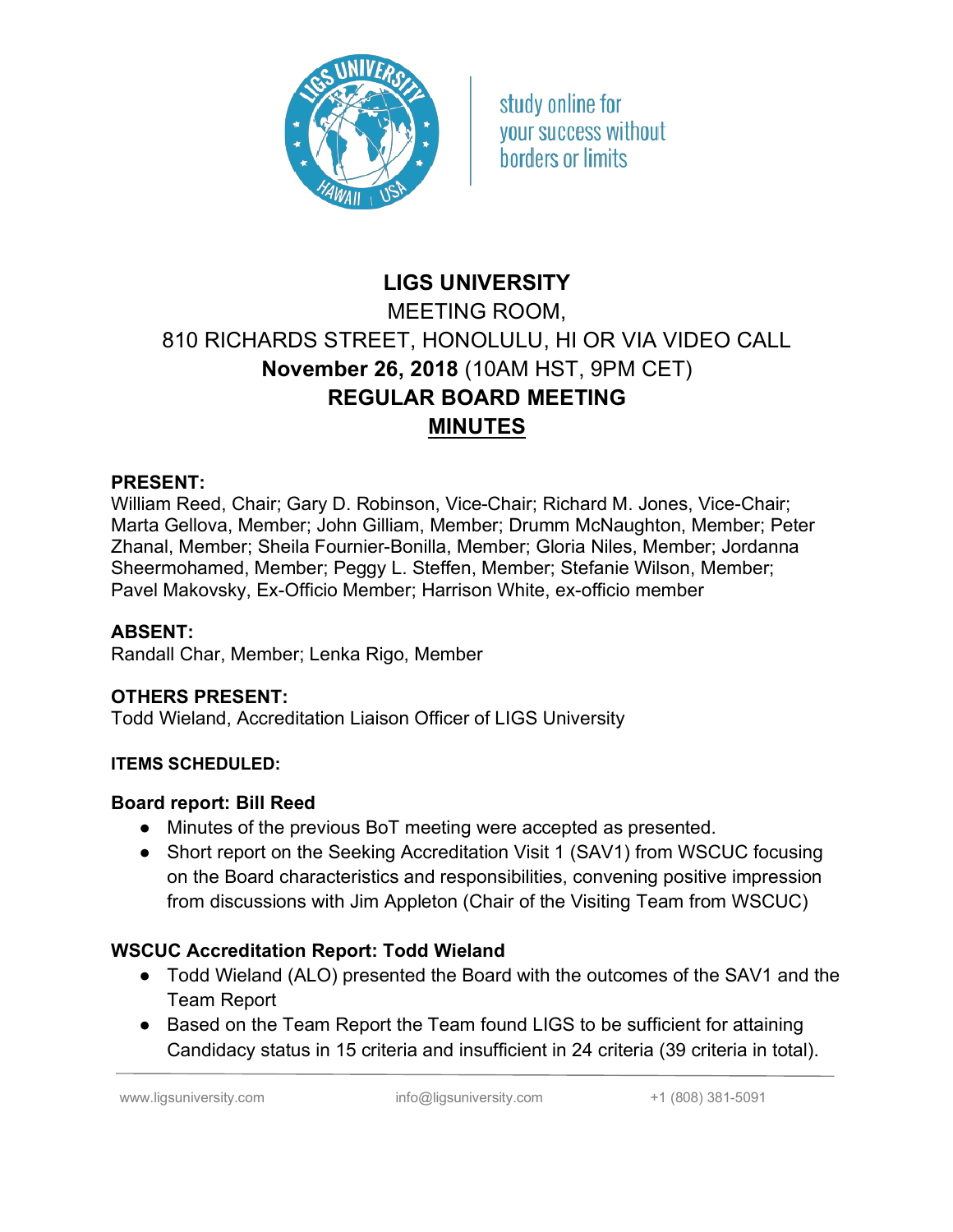

study online for your success without **horders or limits** 

● The main reason for "insufficiency" was the less than mature state of some of the processes and procedures that have not been implemented in LIGS for long enough to prove themselves.

#### **PRESIDENT REPORT: Pavel Makovsky, President**

## **Report on Enrollment and Contracted Tuition**

- President gave report on the enrollment (number of new students enrolled by 11/15) and comparison to the last 4 years
	- there is a steady increase in programs provided in English language
	- slight decline in Czech version of programs
	- significant decrease in Slovak version of programs
- Signed tuitions (total contracted amount of tuition from new students) the results for 2018 are the best in history of LIGS

#### **Report on Finance**

● monthly costs - internal audit in progress

## **LIGS Short Term Priorities**

- faculty
- marketing and enrollment
- accreditation

#### **ACADEMIC REPORT: Gary D. Robinson, Academic Affairs Committee Chair**

#### **Faculty ranking**

- original process originated by previous CAO Dr. Pardeep Kullar
- proposed ranks based on several criteria:
	- Adjunct Professor
	- Associate Professor
	- Professor
	- Professor Emeritus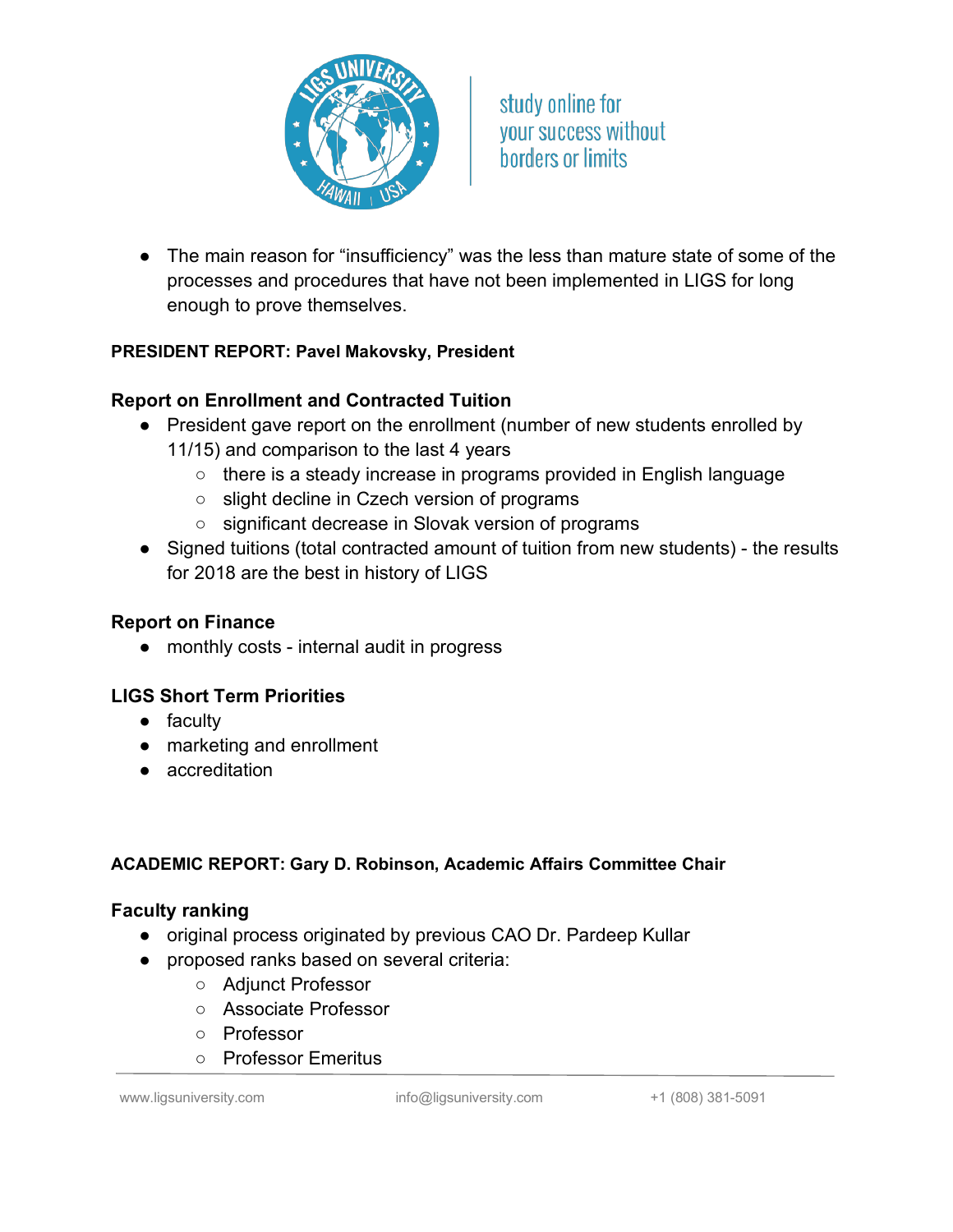

study online for your success without borders or limits

- Expert / Distinguished Professor, Research Professor
- proposed action by Gary Robinson Program Chairs will provide determined ranking to LIGS Administration to communicate it to Faculty
- proposal by Rick Jones change "doctorate degree" to "terminal degree" the proposal was accepted and the wording will be changed
- the deadline to finalize the ranking process is end of 2018

## **Finalization of bylaws for the Academic Affairs Committee**

● the Bylaws are sufficient as they are

#### **PROPOSAL ON TUITION INCREASE: Bill Reed**

- the tuition increase should help increase the operational income and cover costs
- the proposal is based on comparison with similar universities (based in Hawaii with "unaccredited" status)
- the proposed increase in tuition:
	- master's programs: from \$5,950 to \$7,900 \$9,900
	- doctoral programs: from \$9,900 to \$13,900
- there are currently 13 different scholarships at LIGS University they will help adjust the tuition increase for students from lower income areas
- the increase in tuition has been approved by the Board

#### **GOVERNANCE COMMITTEE REPORT: Drumm McNaughton, Chair**

- proposal of Bylaws change including new paragraph XI. on Indemnification of Board members
	- the proposal for Bylaws change has been approved by the Board
- Conflict of Interest Policy a change has been proposed so that the Policy is in compliance with the WASC standards
	- the proposal for change of the Policy has been approved by the Board

#### **FINAL COMMENTS: Bill Reed**

● need for a new Secretary - current Secretary leaving on a maternity / sabbatical leave

# **B) ADJOURNMENT:**